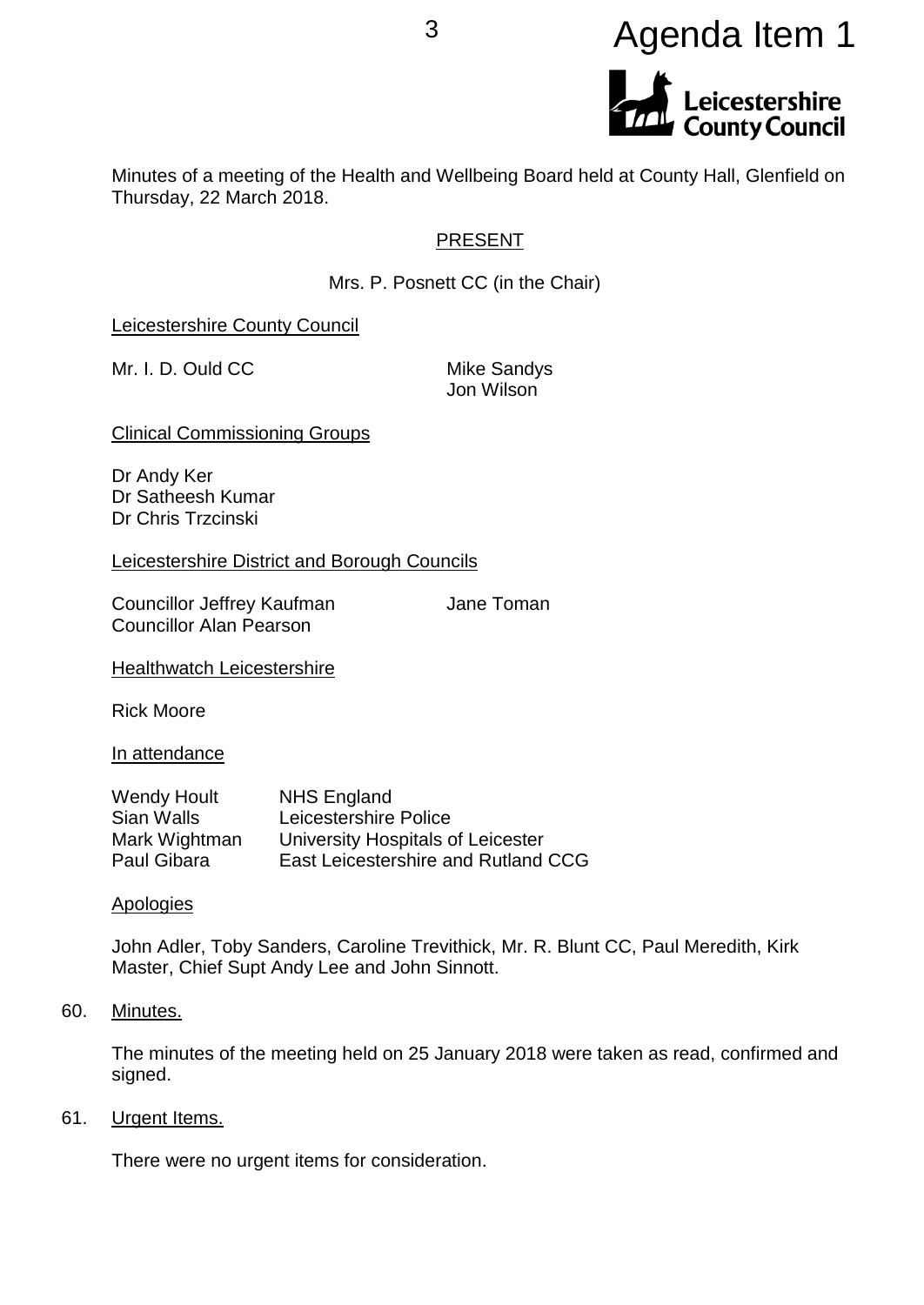## 62. Declarations of interest.

The Chairman invited members who wished to do so to declare any interest in respect of items on the agenda for the meeting.

Dr Andy Ker declared a personal interest in the report on Pharmaceutical Needs Assessment (Minute No 66) as he was a partner in a dispensing GP practice.

Mrs. P. Posnett CC declared a personal interest in the report on Section 106 Monies and the New Single Process for Leicester, Leicestershire and Rutland (Minute No 64) as she was a member of the Planning Committee for Melton Borough Council.

# 63. Position Statement from the Chairman.

The Chairman presented a position statement on the following matters:

- The Lightbulb project winning an award at the Local Government Chronicle awards
- Leicestershire Food Plan
- Leicester, Leicestershire and Rutland Carer's Strategy
- A selection of regional and national publications and news

Particular reference was made to the Leicestershire Food Plan, which had been presented to the meeting of the Leicestershire County Council on 21 March and had been very well received.

A copy of the position statement is filed with these minutes.

# 64. Section 106 Monies and the New Single Process for Leicester, Leicestershire and Rutland.

The Board received a presentation from West Leicestershire and East Leicestershire and Rutland CCGs on the process for managing Section 106 Healthcare Contributions. A copy of the presentation is filed with these minutes.

Arising from discussion the following points were raised:-

- (i) The CCGs were now responsible for the management of primary care estates and facilitation of Section 106 contributions. Effective working relationships were being built with the district and borough councils, with regular meetings taking place to discuss and influence plans.
- (ii) The approach to Section 106 contributions from CCGs was welcomed but concern was expressed that there appeared to be a disparity between the ways in which the CCGs operated and it was suggested that there needed to be greater alignment between the two. Efforts were being made to ensure alignment but this was made difficult due to an uneven distribution of general practices across areas.
- (iii) It was noted that any Section 106 funding was capital money and this enabled it to be used for things such as increasing access for patients at a practice and equipment. It was also stated that the money was not purely for general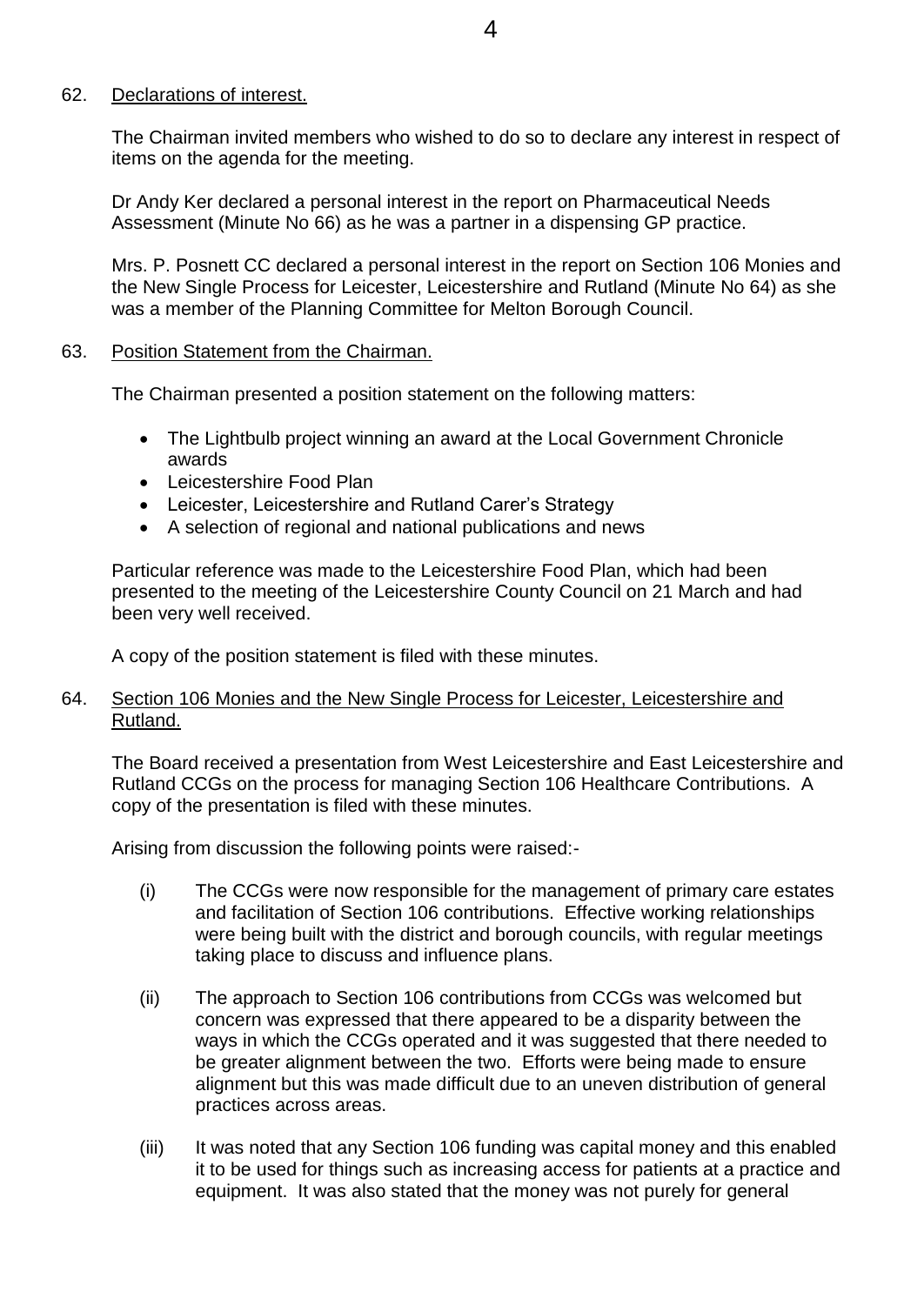practice, but could also be used by other health partners such as dentists and pharmacists.

- (iv) An issue was the fact that any Section 106 money received was often in phases. A consistent process had now been put in place to ensure that, in the future, funding would be made available at the start of a development where possible.
- (v) Concern was expressed in relation to a new housing development in Oadby and the fact that no application for Section 106 money had been received from the local CCG. It was not possible to apply for money retrospectively, but details of the development and the proposal for a further expansion would be passed on to the relevant officers in East Leicestershire and Rutland CCG.
- (vi) It was queried whether there was a time limit in which the Section 106 money had to be spent. This varied, dependent on the amount of the contribution. However, the CCGs monitored this to ensure that any money was spent in the appropriate time.

# RESOLVED:

That the presentation be noted.

## 65. Delayed Transfers of Care Performance.

The Board considered a report of the Director of Health and Care Integration which provided a progress update on the Better Care Fund (BCF) target for improving delayed transfers of care (DTOC). The report detailed performance along with current progress locally across health and care to reduce delays. A copy of the report, marked 'Agenda Item 6', is filed with these minutes.

In January, the average number of days delayed per day, per 100,000 adult population had been 8.57 against a target of 6.80. Despite improvements, the January target for Leicestershire had therefore not been achieved. However, the level achieved was better than the national target for delayed transfers of care of no more than 9.4 days delayed per day, per 100,000 adult population.

A detailed joint action plan was being progressed to improve the DTOC position and an update was provided on the actions undertaken. Lots of work had been achieved, particularly considering the fact that some DTOCs, especially for mental health or learning disability in-patients, were more complex and it could be difficult to identify an immediate discharge solution, for example where specialised accommodation was needed.

National BCF Operational Guidance for 2018/19 would be published in the near future and it was expected that this would include a new BCF DTOC target for 2018/19. An update on these developments would be given at the May meeting of the Health and Wellbeing Board.

NHS England's Regional Better Care Fund Lead, Wendy Hoult, commended the work undertaken by Leicestershire on DTOC and acknowledged that the DTOC target was not easy to achieve. She confirmed that NHS Elect was supporting LLR to reduce the number of complex DTOCs in community settings.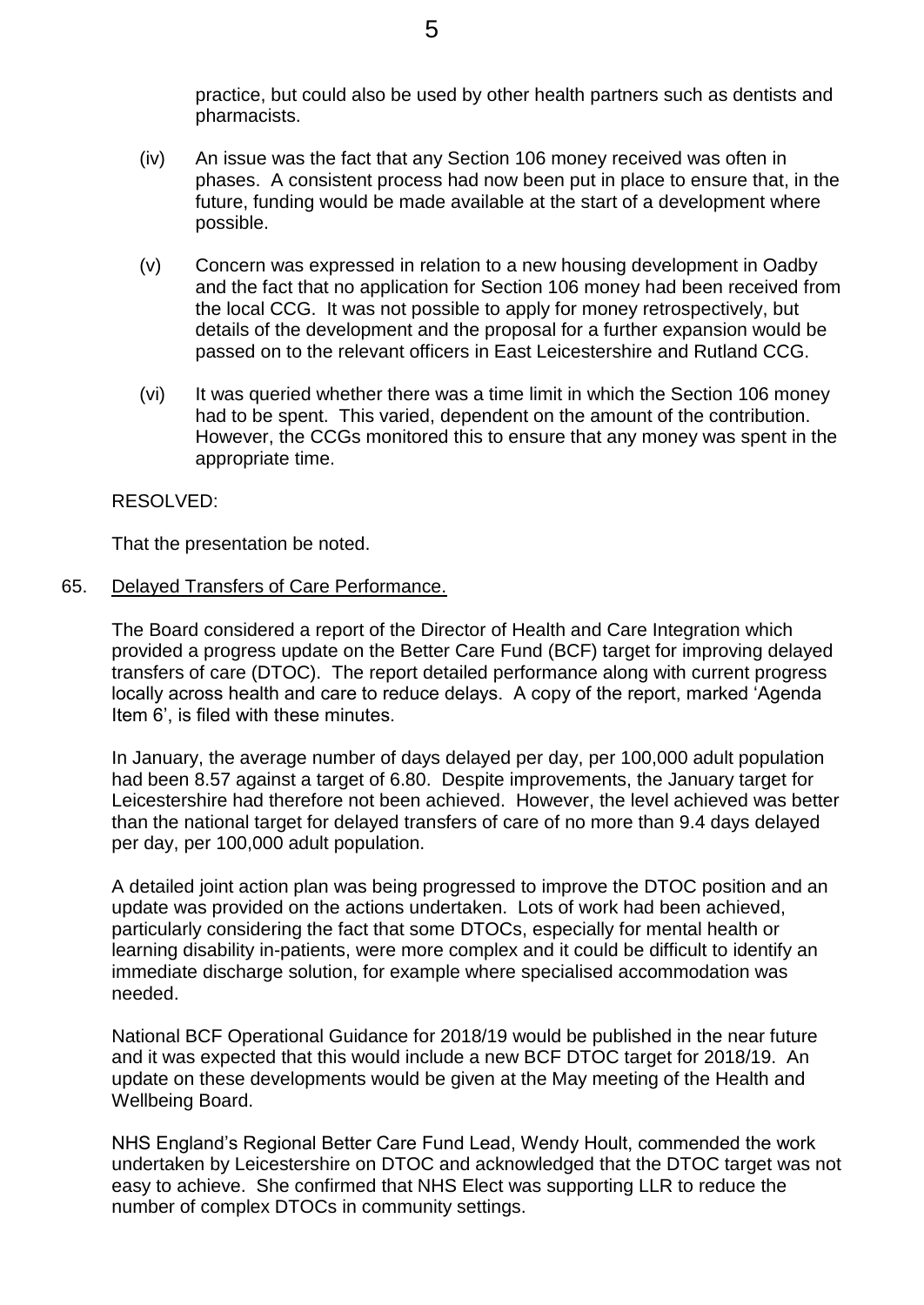## RESOLVED:

- a) That the progress report be received;
- b) That the actions in progress be noted;
- c) That it be noted that the report has been forwarded to the Discharge Working Group (DWG) and the Director of Urgent Care for Leicester, Leicestershire and Rutland (LLR) in support of their oversight of DTOC performance on an LLR-wide basis.

## 66. Pharmaceutical Needs Assessment.

The Board considered a report of the Director of Public Health which provided the findings of the Pharmaceutical Needs Assessment (PNA). A copy of the report, marked 'Agenda Item 7', is filed with these minutes.

The PNA concluded that community based pharmacies were meeting the current needs of the Leicestershire population for essential, advanced and enhanced services. A number of recommendations had arisen from the PNA around equity of service, promoting the optimal use of pharmacy services in promoting health and healthcare management and the implications of implementing Community Pharmacy 2016/17 and beyond. These would be kept under review.

It was stated that the landscape of health care in Leicester, Leicestershire and Rutland was changing through local and national policy developments which were underway, but their full impact on Community Pharmacy was not yet known. Appendix K to the report provided an overview of the current developments and this would be updated annually to reflect developments as they arose. Any findings would be reported to the Health and Wellbeing Board.

It was acknowledged that there had been a low response to the public consultation, despite it having been publicised. It was expected that this was because it was a low interest topic. The Board was assured that detailed comments had been received from stakeholders and 61 pharmacists had responded to the survey.

The PNA did not address future requirements and how pharmacies could develop further to meet the needs of the population. However, the analysis in this PNA document provided the basis for considering these matters further. In particular, the PNA did not comment on the value or cost effectiveness of current services such as dispensing GP practices, nor did it consider how pharmacy services linked to the rest of the local health and care system. It was suggested that the expertise that had gone into developing the PNA could be used to consider these issues, in the context of the new models of care being implemented via the LLR Sustainability and Transformation Partnership.

# RESOLVED:

- a) That the report be noted;
- b) That approval be given for the PNA to be published;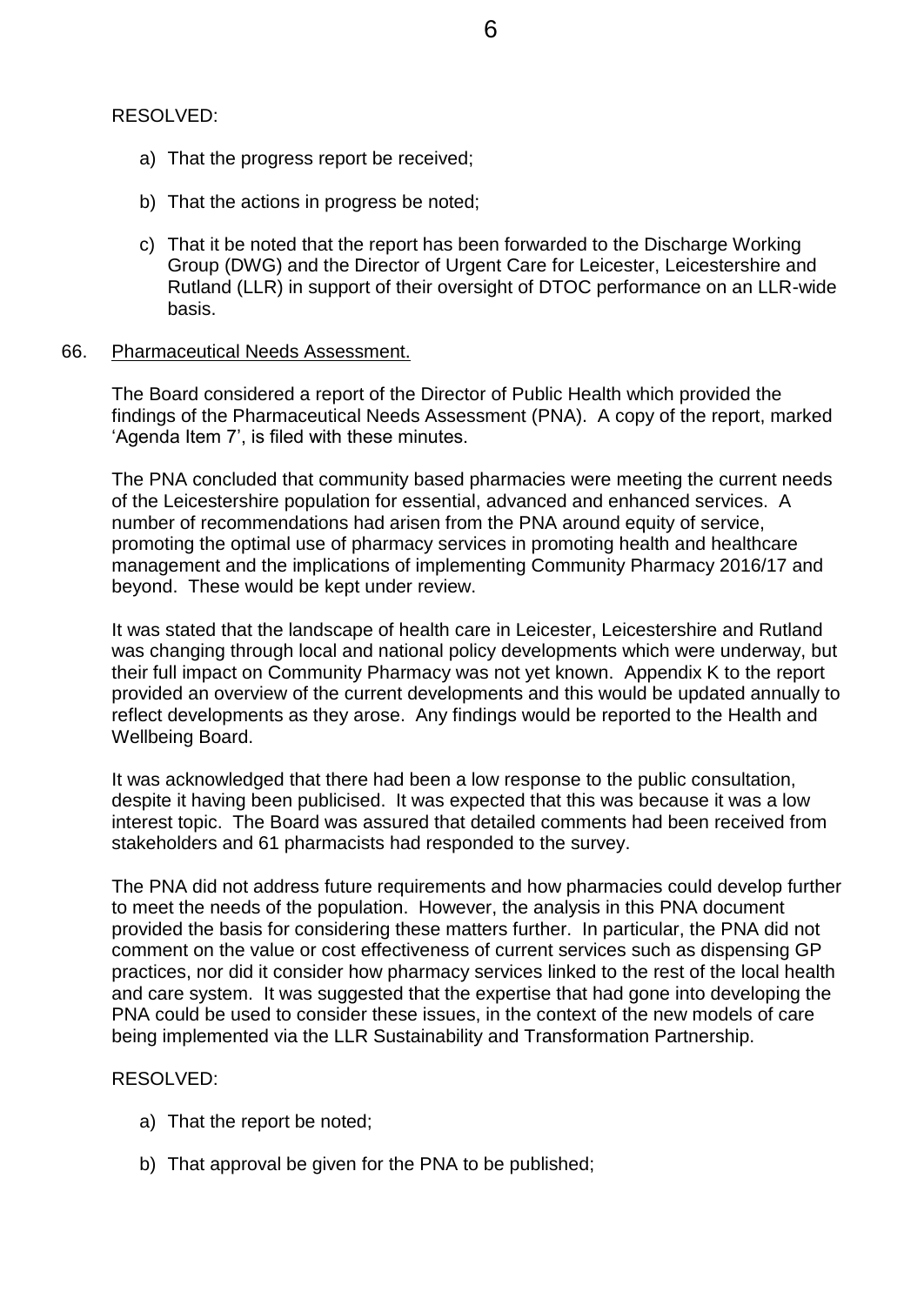c) That the Director of Public Health and respective CCG Directors of Primary Care be requested to undertake some further work regarding how pharmacies should respond to future population changes and how pharmacies could fit into the Sustainability and Transformation Partnership, and report back to a future meeting of the Health and Wellbeing Board.

## 67. Quick Poll: I Matter - Bradgate Mental Health Unit.

The Board considered a report of Healthwatch Leicestershire presenting the findings of a quick poll survey where Healthwatch Leicestershire had listened to patient experiences of the Bradgate Mental Health Unit (BMHU). A copy of the report, marked 'Agenda Item 8', is filed with these minutes.

There had been 42 individual responses to the questionnaire, providing a snapshot of what was working well and what could be improved. The emerging findings from the survey were presented and Healthwatch Leicestershire had suggested a number of recommendations.

Concern was expressed that there were still a number of issues at BMHU and that further consideration should be given to its operation. It was confirmed that improvements had been made at the Unit following three CQC inspections but further improvements were still required. The work being undertaken was part of the healthier mind campaign and the five year transformation programme. It was felt that the issues related to the entire mental health pathway, not just the BHMU, and it was suggested that the Leicestershire Partnership Trust be requested to report to a future meeting of the Health and Wellbeing Board on its Mental Health Transformation Programme.

## RESOLVED:

- a) That the findings be noted and health and social care partners be urged to consider actions to improve services, systems and processes outlined in the report;
- b) That the Leicestershire Partnership Trust be requested to report to a future meeting of the Health and Wellbeing Board on its Mental Health Transformation Programme.

## 68. Healthwatch Recommissioning.

The Board considered a report of the Chief Executive providing an update on recommissioning a Healthwatch service for Leicester and Leicestershire. A copy of the report, marked 'Agenda Item 9', is filed with these minutes.

Tenders for the delivery of a new Healthwatch Leicester and Leicestershire contract from 1 April 2018 had been invited. The successful tender had been that submitted by Engaging Communities Staffordshire Community Interest Company (ECS). The transition from the existing Healthwatch providers to ECS was currently taking place including TUPE transfers, identification of premises and the offer of options for transfer to existing Healthwatch members and Boards. Representatives of the new provider would make a presentation to the next meeting of the Health and Wellbeing Board around the organisation background, delivery structure, work programme and business plan proposals.